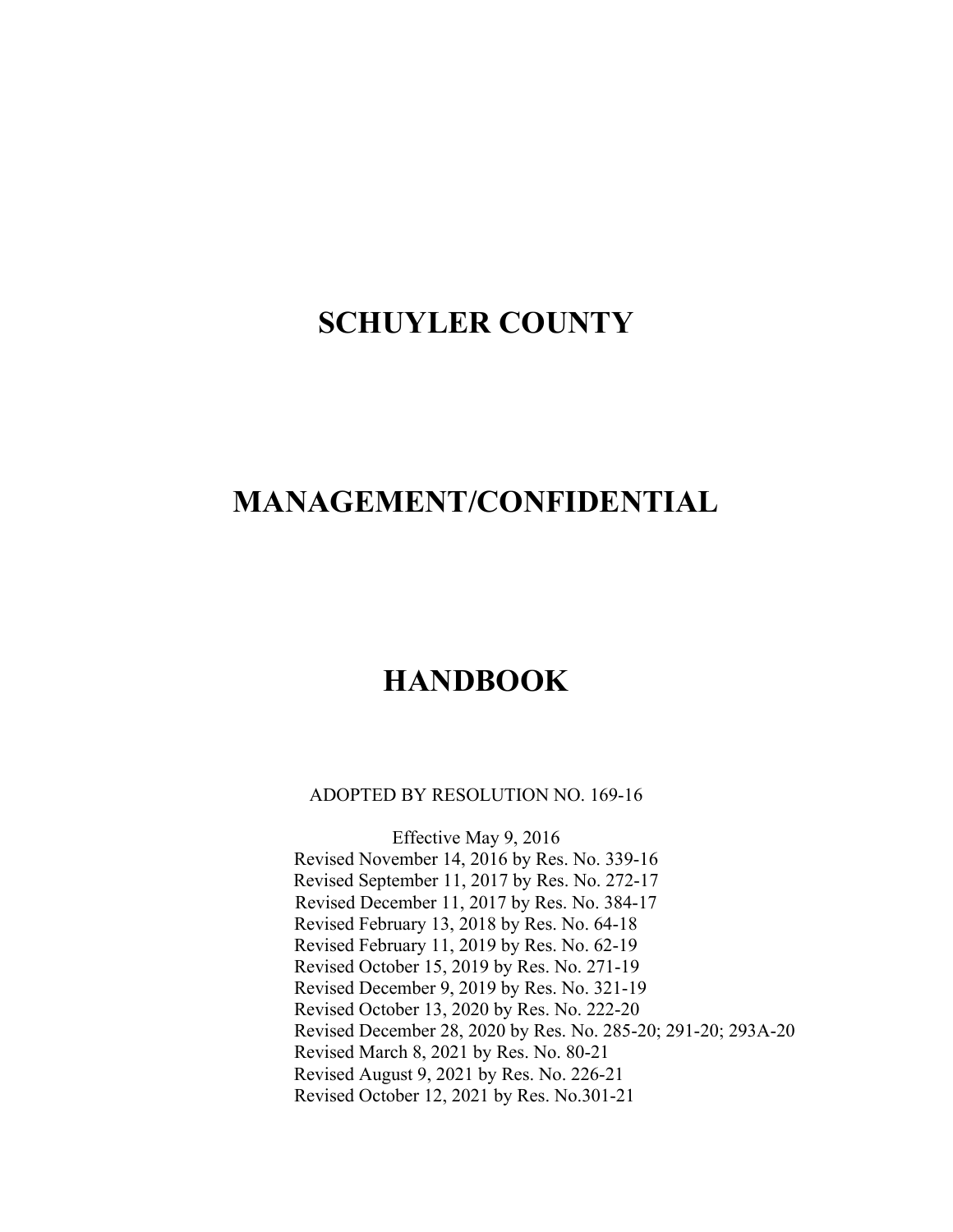# **CONTENTS**

# **SECTION I**

| <b>COMPENSATION</b> |  |
|---------------------|--|

### **SECTION II**

# **SECTION III**

# **SECTION IV**

|--|

| <b>SECTION V</b> |  |
|------------------|--|
|                  |  |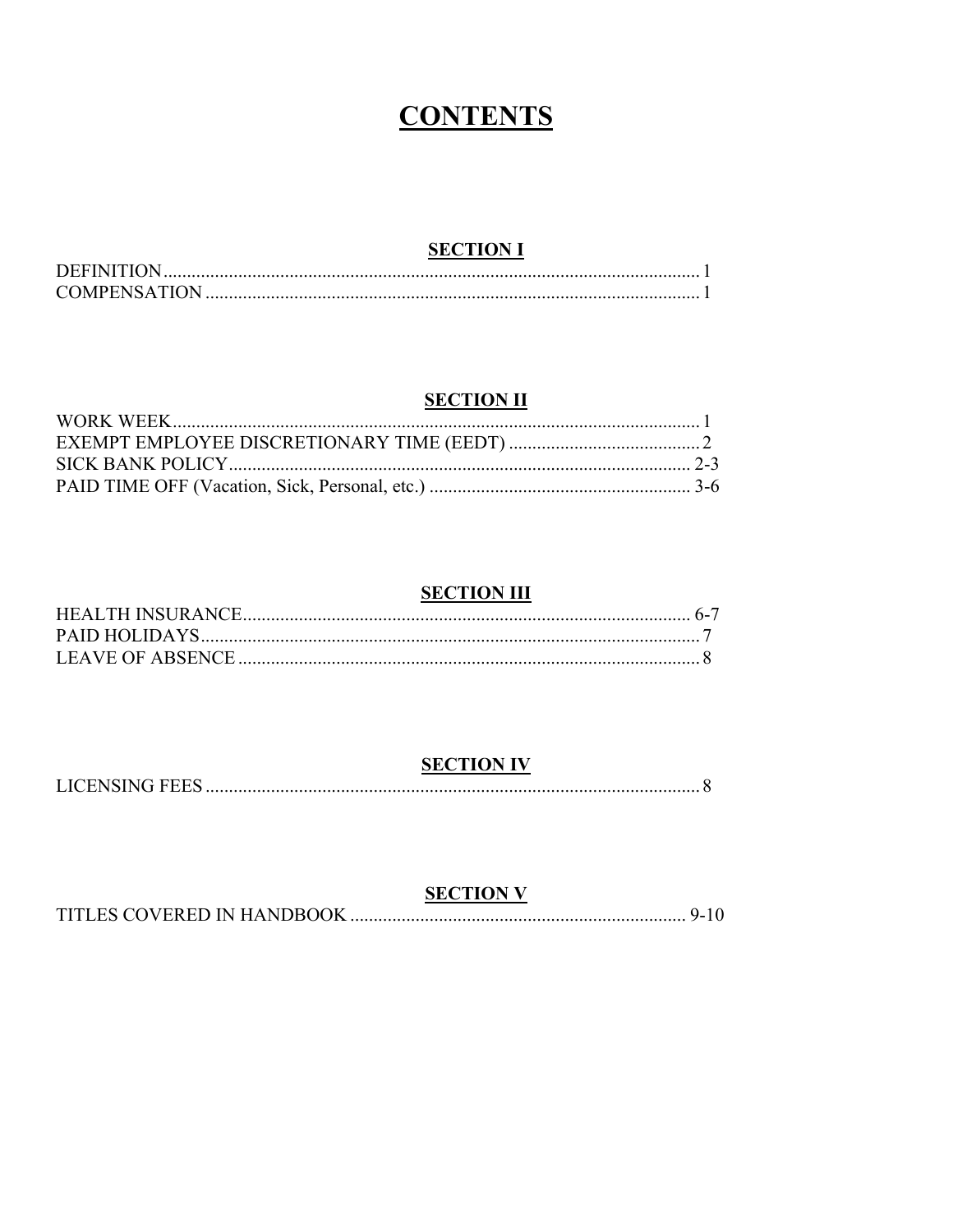### **SECTION I**

### **DEFINITION OF MANAGEMENT HANDBOOK**

This Management/Confidential Handbook, in its entirety, is intended to cover and have application to all those employees designated as management/confidential titled in Section V. For the purpose of this Plan, positions included shall be those that meet all requirements of the Fair Labor Standards. They are designated as Management/Confidential and having policy, managerial, administrative or professional duties which require the performance of independent judgment in program planning, personnel administration, confidentiality, resource allocation or scheduling and supervising the work of others.

Elected Officials are exempt from this handbook, with the exception of direct deposit requirements and being eligible for Health Insurance for certain elected positions.

### **COMPENSATION**

This Handbook shall be reviewed periodically to determine its appropriateness in relation to other counties and the labor market. The Personnel Officer shall be designated to perform the review with a committee of four other management employees, and make recommendations for adjustments to the handbook to the County Administrator and County Legislature to keep pace with the labor market as appropriate. In order to determine raises for management each year, the Personnel Officer and County Administrator will make a recommendation to the Legislature based upon a review of the CPI, an average of the union increases for the upcoming year, and additional factors such as the average of increases for M/C staff in comparable counties.This adjustment shall be subject to approval by the Legislature. M/C staff hired prior to August  $1<sup>st</sup>$  of current year will be entitled to an approved salary increase for the following year.

When filling vacancies, salaries will be set by averaging the salary for the same or similar position from eight other counties by doing a survey and/or using the NYSAC Salary Survey. This process will also consider years of service in that position.

The Eight Counties are as follows: Tioga, Chemung, Seneca, Yates, Steuben, Delaware, Chenango and Cayuga.

### **SECTION II**

### **WORKWEEK**

Benefits and accruals for all Management/Confidential employees will be based on a 35 hour work week. Management/Confidential employees are expected to have the flexibility to work from 35 to 40 hours a week, to get their work done. All Management/Confidential employees will maintain a timecard for tracking purposes. All timecards must be completed by 10am on "payroll Monday."

Payday will be one week after the end of each pay period. The Employer will deposit an employee's pay as direct deposit in any banks or financial institution chosen by the employee. All employees (full or part time) covered under this contract must have entire payroll check direct deposited into a bank account(s). Those employees who currently do not utilize direct deposit will have one month from adoption of the revised handbook (*adopted 9/11/17)* to set up direct deposit with the Human Resources Department.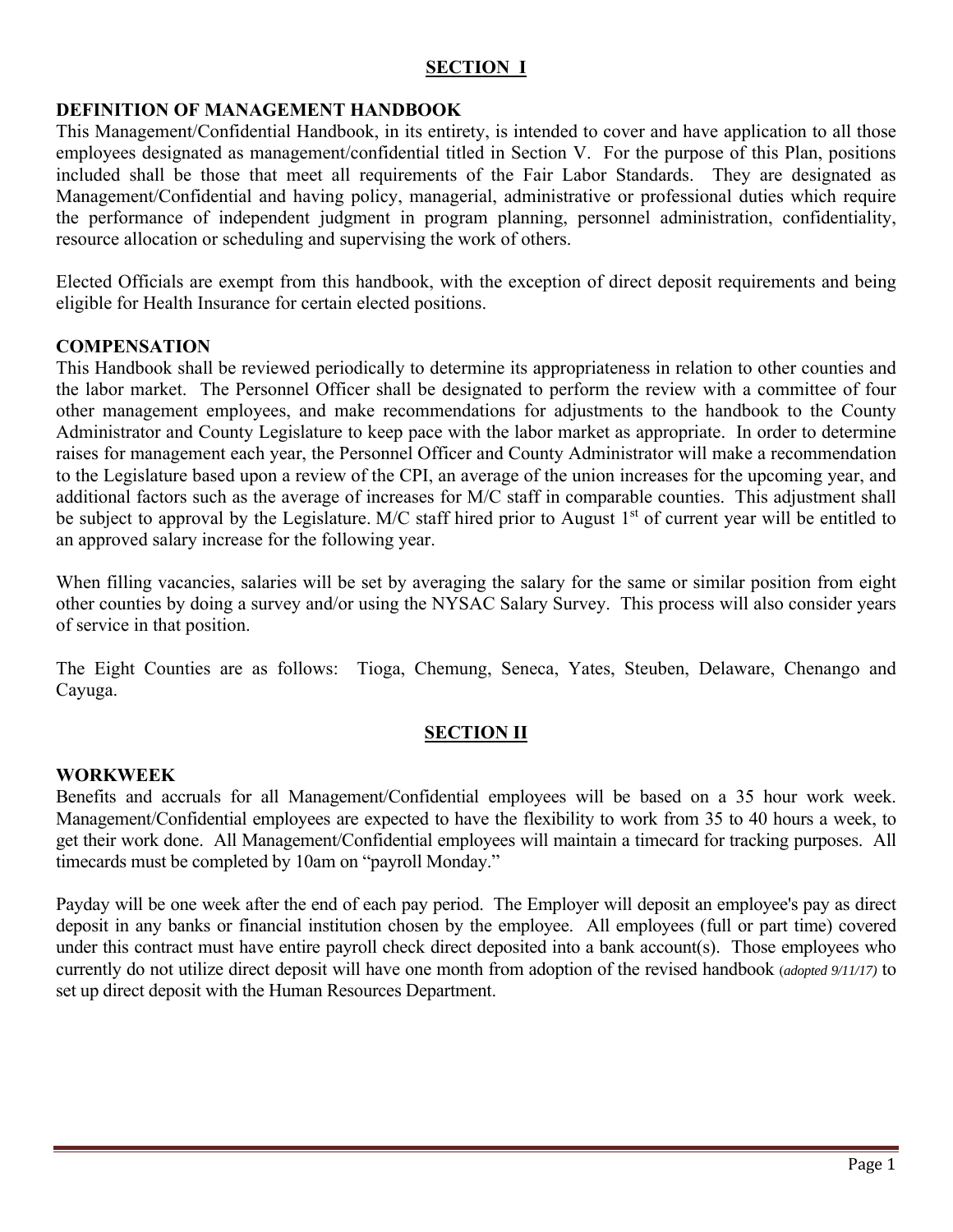### **EXEMPT EMPLOYEE DISCRETIONARY TIME (EEDT)**

Management/Confidential employees are those non-union employees who are exempt from the overtime provisions of the Fair Labor Standards Act.

EEDT will be granted to those employees who are required to work in excess of 40 hours per week for special projects or during weekends or any normally scheduled time off.

The County shall allow these exempt employees to exercise professional discretion in using EEDT in increments of no more than one full work day per week upon approval. This work day may be used in conjunction with other leave time such as vacation, personal or holiday, however, only one day of EEDT per week shall be allowed. EEDT taken in segments of less than 4 hours does not need to be reported to the County Administrator's Office. Requests for EEDT Time in segments greater than 4 hours are to be submitted to Department Head or County Administrator for review and approval.

### **SICK BANK POLICY (RESOLUTION NO. 324-07 & RESOLUTION NO. 62-19) Purpose**

The Non-Union Sick Leave Bank is a voluntary program provided to non-union employees for continued income due to absences resulting from serious illness or injury. It allows participating employees to donate accumulated sick leave for use by other non-union employees whose sick leave, personal leave and floating holiday, have been exhausted.

### **Administration**

The Non-Union Sick Leave Bank shall be administered by a joint committee of three consisting of a representative from the Human Resources Department and two non-union employees elected by their peers. A copy of the policy and forms for participation in the Sick Leave Bank are attached hereto and shall be issued to each newly qualified employee (defined as an employee who has completed one (1) year of continuous service).

The Non-Union Sick Leave Bank requires at least fifteen (15) days to remain active. In an emergency when the bank falls below approximately 420 hours, the committee will send out a notice to solicit additional days, up to three (3) per member. The bank will accrue no more than approximately 4,200 hours total. When the hours reach a maximum total of 4200, all annual one (1) day donations of current members will stop. Only those of new enrollees in the current open enrollment will still be mandated to give their 2 days donation to join.

# **Membership**

To become an active member of the Non-Union Sick Leave Bank, non-union employees must initially donate two (2) days and complete a Membership Application form with the Human Resources Department. Thereafter, in order to maintain membership, non-union employees must donate one (1) day per year. Donations to the Non-Union Sick Leave Bank will be accounted for on the basis of days. There will be two open enrollment periods, one in January and one in June, at which time new members may join. Should the Sick Bank Committee feel a need to solicit additional days, this may occur during the open enrollment periods. A member may donate up to three additional days per open enrollment. Under no circumstances will any employee be permitted to donate time above and beyond the limits set forth above.

Participating members will forfeit any contributed days to the bank upon termination of employment or termination from the bank. Voluntary termination from the bank will require the completion of a Membership Cancellation form with the Human Resources Department

### **Granting of Leave Bank Days / Eligibility**

Employees may apply for sick bank hours for a serious illness or injury when all of their available sick leave, personal leave and floating holiday are exhausted, and they qualify under the Family Medical Leave Act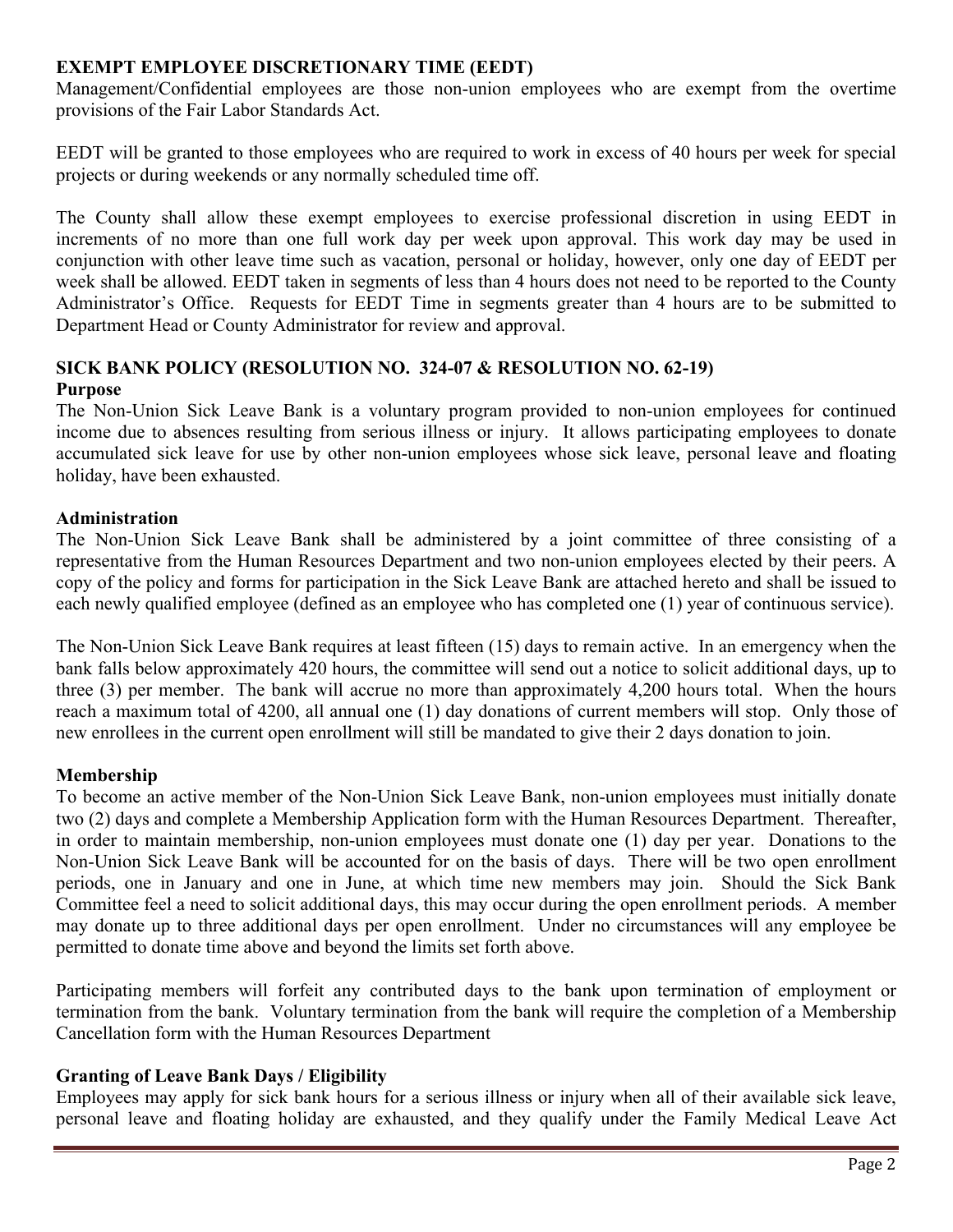(FMLA) Basic Leave Entitlement or Military Family Leave Entitlement. Said serious illness or injury must impact the employee for at least twenty (20) work days in duration, per Certification of Health Care Provider (same as FMLA regulations). Eligibility may also include a qualifying disability as defined in the Americans with Disabilities Act (ADA).

The Non-Union Sick Leave Bank Committee will review all requests. The participating member must submit a Request to Borrow from Bank Application to the Non-Union Sick Leave Bank to request days from the bank. Requests for donated leave must include the reason for the request and the anticipated leave time. Appropriate documentation from a licensed health care provider is to be submitted with the application and will be confidentially retained in the employee's medical file in the Human Resources Department.

Each request for use of donated leave will be evaluated. These various factors will be considered:

- 
- Whether the individual has enrolled in the leave bank<br>  $\triangleright$  The availability of leave within the Sick Leave Bank<br>
Whether the reason for the leave is covered by the pol The availability of leave within the Sick Leave Bank
	- Whether the reason for the leave is covered by the policy

Coverage by the bank will not exceed twelve (12) weeks per illness, per sick bank year. The twelve (12) weeks starts upon activation of the sick bank, and the employee will not qualify for another twelve (12) weeks again until it has been a year from activation, from the date of the first sick bank hour used.

# **Events Not Covered by the Sick Leave Bank**

The following events are generally not covered by the leave bank:

- 
- Elective procedures (Unless of medical necessity)<br>
An illness or injury incurred while committing an <br>
Freatment required to avoid incarceration<br>
Illness or injury resulting from uniformed service<br>
Maternity leave beyond 6 An illness or injury incurred while committing an illegal act
	- Treatment required to avoid incarceration
	- Illness or injury resulting from uniformed service
	- Maternity leave beyond 6 or 8 weeks dependent on type of delivery.
		- Other procedures not covered under the health care plan (whether or not the individual is enrolled in that plan)

# **Accountability of the Bank**

The employee must report sick bank hours to be used to the Human Resources Department in each pay period. The Human Resources Department shall keep a record of active participants, days used and balance of unused days in the bank. The Human Resources Department will report this information to the Non-Union Sick Leave Bank Committee and County Administrator during the open enrollment periods, January and June of each year.

Per Policy and Procedures, if an employee is approved for telecommuting from home by their Supervisor, their sick bank time will be tracked each pay period by the Human Resources Department. This will be done after the time card has been approved and submitted each pay period, by the Supervisor, for the work performed at home and payment received for same.

### **Repayment**

Participating members shall pay back days withdrawn from the bank at half the amount borrowed. Repayment shall commence upon return to employment. Disability insurance reimbursement will reimburse the employee's sick time and the Sick Leave Bank equally as the time was used, if eligible. If approved telecommuting, and remaining on the County payroll for time worked at home, the employee is not eligible for Disability. In the event a member resigns from County employment while maintaining a due balance to the sick bank, reimbursement to the sick bank will be taken from any final accrual pay out that the employee is entitled to.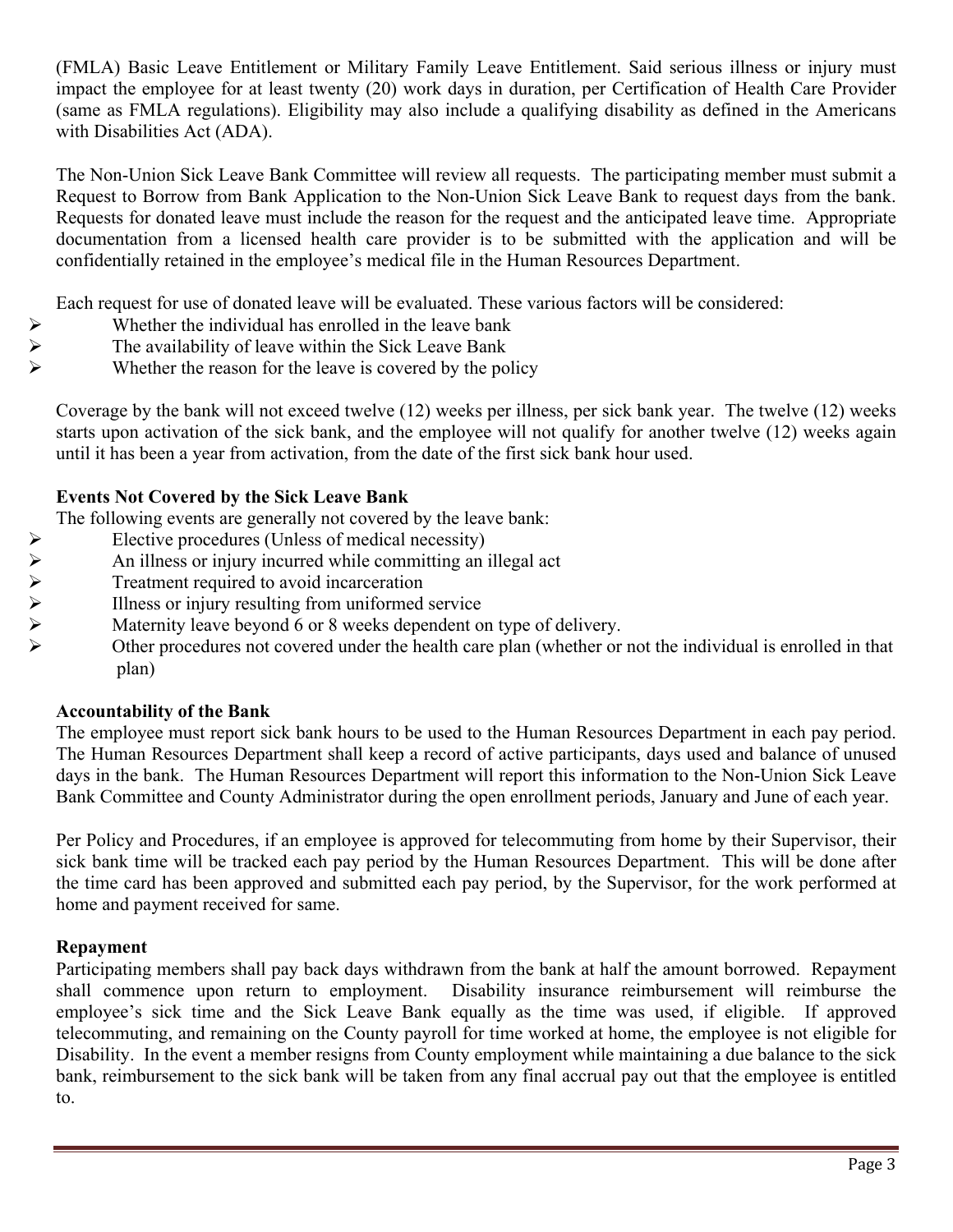### **PAID TIME OFF**

### VACATION TIME

All employees covered by this handbook shall be granted a paid vacation according to the following schedule:

1. After the successful completion of six (6) months of service, excluding absence from work for any reason, an employee shall be credited with three (3) vacation days.

2. After the successful completion of six (6) months of service, employees will accrue vacation time according to the following schedule: **(\***Effective June 1, 2016 changes to this benefit plan are in no way meant to diminish the current level of benefits or accruals for existing employees.)

After six (6) months of employment through the fifth (5) year of continuous employment, one (1) day per month. After five (5) years continuous employment, one and a half (1-1/2) days per month.(Calculations for less than full time staff will be prorated.)

3. The maximum accumulation of vacation time shall be fifty (50) days.

4. An employee, to be eligible for vacation accruals, must have worked ninety (90%) percent of his scheduled hours during the preceding month.

5. All paid time will be considered as time worked for the purpose of calculating vacation time.

6. Vacation time must be taken with the prior approval of the employee's department head or County Administrator. Vacation leave may be used in half day segments or an entire day. Anything else is considered flex time.

7.The value of accumulated and unused vacation time of an employee shall be paid upon his death, retirement or termination of services, to a maximum of forty (40) days

### SICK TIME

All employees covered by this handbook shall be granted a paid sick time according to the following schedule:

1. During a probationary period, an employee shall be credited with one-half day of sick leave during each month of employment. This accrued leave time may be used during the probationary period if needed. After the successful completion of six (6) months of service, excluding absence from work for any reason, an employee shall be credited with sick leave provided in the paragraph below, and shall be permitted to accumulate up to one hundred sixty-give (165) working days.

2. Each employee will be credited with one day of sick leave during each month his/her total credited sick leave is less than one hundred sixty-five (165) days and during which he/she is actively at work for at least fifty percent (50%) of the regularly scheduled work days, exclusive of vacations.

3. Employees may in no event accumulate more than one hundred sixty-five (165) working days of sick leave. **(\***Effective June 1, 2016 changes to this benefit plan are in no way meant to diminish the current level of benefits or accruals for existing employees.)

4. Sick leave benefits provided may be used in cases involving the illness or injury of the employee's child or children, spouse and or parents and spouse's parents, and for medical/dental appointments. Sick leave may be used in half day segments or an entire day. Anything else is considered flex time.

5. When continuous sick leave exceeds five (5) days, the Employer may require as a condition of payment a statement from the employee's physician certifying the nature of the illness and the probable period of disability. An employee must notify the department head or the County Administrator within 24 hours of his/her reason for sick leave. When continuous sick leave exceeds thirty (30) calendar days, the Employer may require a physical examination by a physician selected by the Employer in order to verify a necessity for the leave. Where the Employer selects a physician for the examination of an employee, such examination will be paid for by the Employer. Any false representation made by an employee in connection with a claim for sick leave benefits shall be deemed just cause for discipline.

6. Accumulated sick leave shall not be payable at the time of termination of employment, whatever, the reason, except in accordance with Paragraph eight (8) of this Article, and/or unless a physician selected by the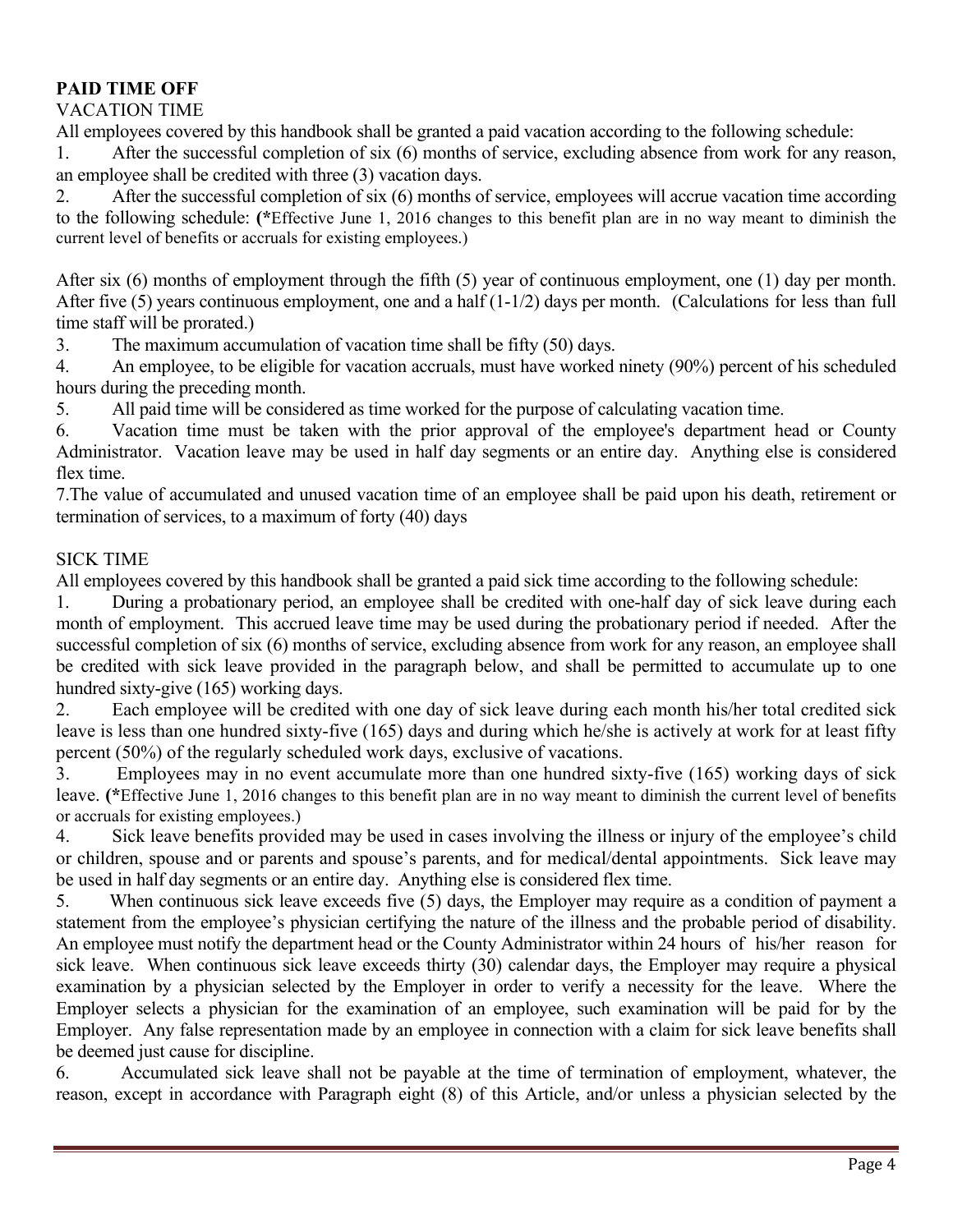Employer certifies that the termination of the employment was necessitated by illness or injury and then only so long as such illness continues and the employee permits physical examination at reasonable intervals.

# **Payment of Paid Time Off**

### **Vacation**

Any employee with the equivalent of five (5) or more years of service with the Employer who retires from employment, or receives a disability retirement for an injury or illness sustained in the performance of duty, shall have the option to be paid or be credited with the dollar amount computed by multiplying his/her number of unused accumulated vacation by his/her then current daily rate of pay, up to the maximum accumulation as set forth above, to be retained by the Employer and utilized for the purpose of paying the employee's health insurance, dental insurance and vision plan coverage premiums not paid for by the Employer as set in Section III until such time as the dollar amount is exhausted.

### **Sick**

Any employee with the equivalent of five (5) or more years of cumulative service with the Employer and who retires from such employment shall, at the time of retirement, be credited with an amount computed by multiplying his number of accumulated, unused sick leave by his/her then current daily rate and then multiplying that amount by twenty-five percent (25%), and such amount shall be retained by the Employer and utilized for the purpose of paying the retiree's health insurance premiums until such time as the monies are exhausted.

If a non-union salaried employee resigns their position to move into an elected position that qualifies for retiree health insurance, the employees unused sick hours will be held in reserve for potential future use for health insurance premium calculations as noted in the paragraph above. The employee must meet retiree health insurance qualifications at the time they leave their non-union salaried position to have their unused sick hours banked ie. must have held title for a minimum of 5 years. Should the elected official retire from the County, their daily rate calculation for health insurance premium monies will be based upon their rate of pay at the time they resigned from their non-union salaried position utilizing their banked unused sick hours.

The health insurance plan, dental insurance plan and vision plan coverage premiums, individual or family, shall be the same that is provided to active employees. An employee may opt to change from the family to individual coverage, but not from individual to family. Upon exhaustion of the value of the dollar amount of all unused vacation and sick time accumulation, the employee shall be responsible for the health insurance, dental insurance and vision plan coverage premiums not paid for by the Employer as set forth in Section III. The implementation of this section shall in no way diminish the percentage of retiree health insurance, dental insurance or vision plan coverage premiums paid by the Employer as forth in Section III. Unused sick accruals cannot be donated to the sick leave bank upon termination of employment.

# BEREAVEMENT LEAVE

In the event of death of one of the following members of an employee's family or domestic partner's family: parents, including foster or step-parents, spouse, domestic partner\*, children or step-children, brother or sister or step-brother and sister, mother-in-law, father-in-law, sister-in-law, brother-in-law, daughter-in-law, son-inlaw, grandparent or grandchild, the employee shall receive leave with pay, for a maximum of three (3) days.

\*Domestic Partner shall be defined per the federal/state regulations.

In the event of death of the employee's aunt or uncle, the employee shall receive leave with pay, for a maximum of one (1) day.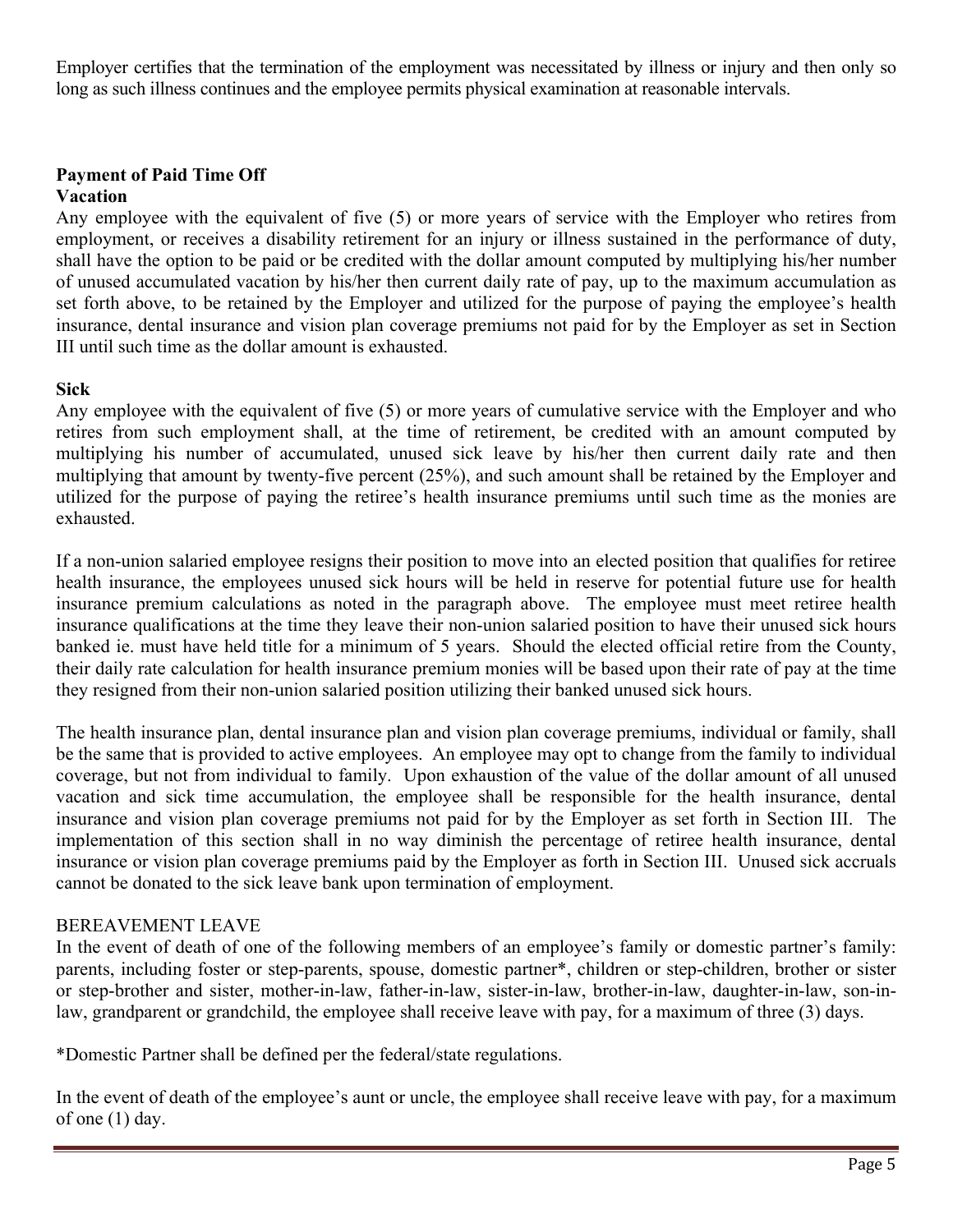If the employee needs to take additional time for bereavement he or she may do so with the prior approval of the employee's Department Head or County Administrator, and may use other accumulated leave time or take unpaid leave for the additional time approved.

# MILITARY LEAVE

Military Leave and training shall be provided as covered by all applicable laws for all management employees.

# PERSONAL LEAVE

1. After the successful completion of six (6) months of service, excluding absence from work for any reason, each employee shall be entitled to take up to three (3) paid personal leave days each of the twelve (12) month periods beginning January 1st of each year; personal leave not used in a calendar year shall be added to accumulated sick leave, subject to the provisions of Section II. Cash will not be paid in lieu of personal leave use during, or at termination of employment.

2. Personal leave may be taken in half day segments or an entire day. Anything else is considered flex time.

# **SECTION III**

# **HEALTH INSURANCE CONTRIBUTIONS**

# **HEALTH INSURANCE**

The Employer shall pay the premium or premium equivalent of the Chemung County Excellus Blue PPO-2 Plan, which shall include the dental and vision plans provided as part of the Chemung County Excellus Blue PPO-2 Plan for all full time employees and eligible dependents as follows:

- Employees hired prior to January 1, 2012 will pay a 15% premium contribution, Employer will pay 85%.
- Employees hired after January 1, 2012 will pay a 20% premium contribution, Employer will pay 80%.

Additionally, Management Confidential non-elected employees enrolled in the health insurance program will receive a one-time payment added to their base pay effective January 1, 2018 in recognition of the increased health insurance out of pocket cost. All non-elected Employees carrying family coverage will receive a \$1,000 increase to their base pay and all non-elected employees with individual coverage will receive an \$500 increase to their base pay.

The Employer has instituted a Flexible Spending Program, which will be in effect during the life of this Agreement, which includes provisions for health premium conversion, non-covered health expenses and dependent care expenses coverage. Once established, participation in the premium conversion portion of the program shall be automatic unless an employee chooses not to participate. All elections to decline coverage for the premium conversion shall also be filed in writing with the County Human Resources Department. Participation in the dependent care and non-covered health expense portion of the program shall be voluntary. No employee is covered under a hospital-surgical plan of equal benefits at no cost to himself or primary insured shall be eligible for this insurance. If an employee and the employee's spouse both work for the Employer, then such employee and his or her spouse shall only be eligible to receive benefits from one family health and dental insurance plan.

The Employer may elect to provide health, dental and vision coverage through a different insurance carrier (or selffunding) as long as the benefits provided are equal to the benefits currently provided. If the Employer elects to use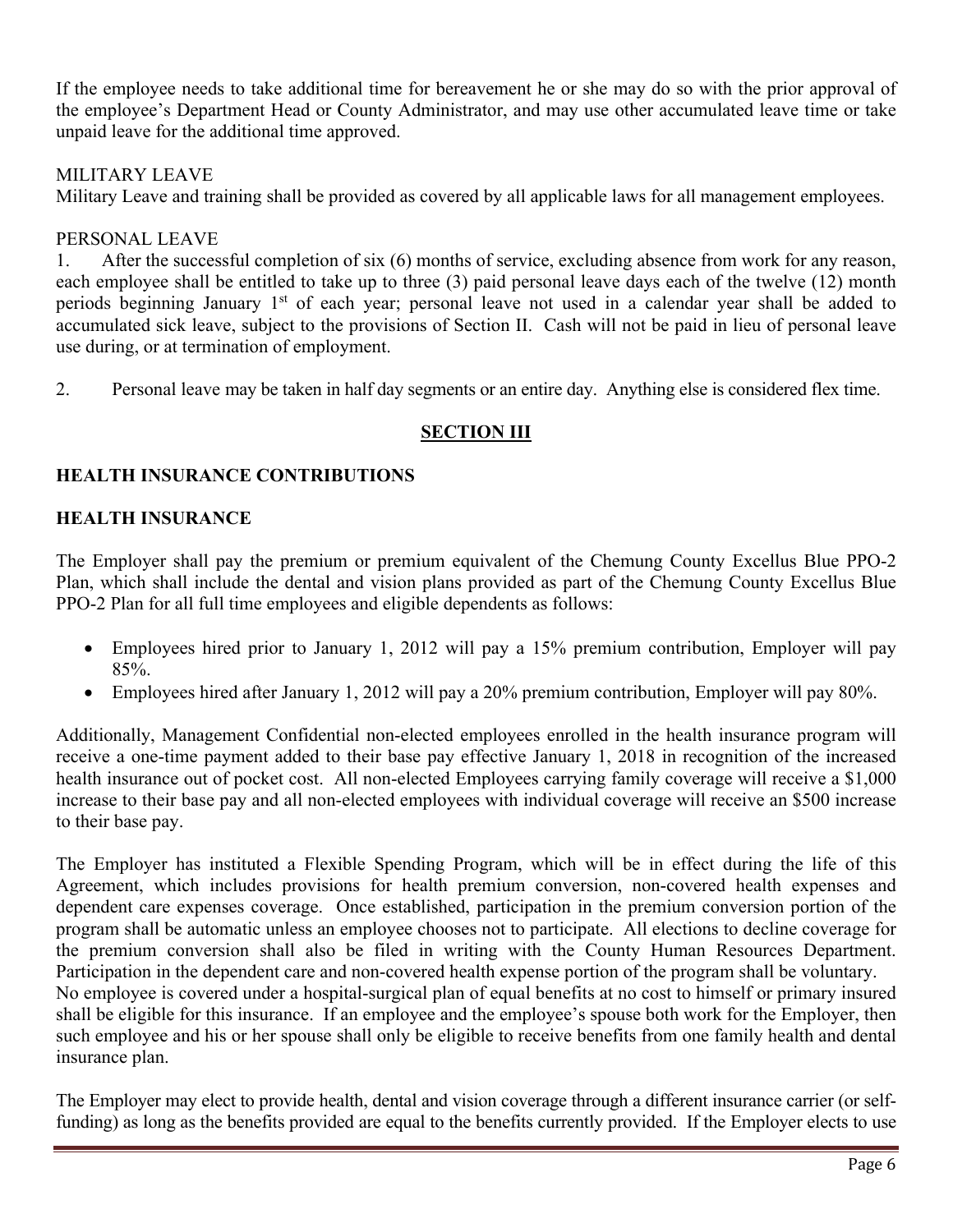a different insurance carrier, then the new coverage shall not impose limitations based on pre-existing conditions for current employees, their dependents or retirees.

An eligible employee may decline the health, dental and vision coverage provided, and instead elect to receive payment of One Thousand Five Hundred Dollars (\$1,500) for each full calendar year that he or she declines family coverage, or Eight Hundred Fifty Dollars (\$850) for each full calendar year that he or she declines individual coverage. Less Than Full-Time employees shall also be entitled to this option to be calculated on a pro-rata basis. Upon satisfaction of the conditions set forth below, payment will be made at the end of the calendar year. In order to receive the full payment set forth above, the employee must: (i) be actively employed by the Employer for the entire calendar year; and (ii) provide satisfactory documentation establishing that the employee was covered under a health insurance plan for the entire calendar year. Such documentation must be provided prior to payment at the end of the year.

An eligible employee who currently participates in the Employer's Plan may decline health, dental and vision coverage (to be effective on January 1 of the following year) only between November 1 and November 15 of any calendar year. The Employer may, in its sole discretion, grant a request to decline coverage that is made before November 1 or after November 15. After an employee declines such health, dental and vision coverage, the employee will not be eligible to enroll in the Employer's Plan unless the employee provides satisfactory documentation that the employee no longer has alternate coverage. Under such circumstances, the employee shall be allowed to re-enroll in the Employer's Plan, subject to the Plan's enrollment procedures and requirements. When an employee re-enrolls in the Employer's Plan during the Plan year, the employee shall be eligible to receive (at the end of the calendar year) a pro-rated payment based upon the number of months during the year for which the employee did not receive coverage under the Plan.

In addition to the pro-rated payment described above, the Employer shall provide an eligible employee (at the end of the calendar year) with a pro-rated payment for a partial year of declined coverage when such coverage is declined during the employee's initial and terminal years of employment. In order to receive the pro-rated payment described in this Section, the employee must: (i) be actively employed by the Employer for the entire period for which the employee declined coverage; and (ii) provide satisfactory documentation establishing that the employee was covered under a health insurance plan for the entire period that coverage was declined. Such documentation must be provided at the end of the year. All Elected Officials are considered full time and eligible for the health insurance as stated above.

Although Legislators are eligible for health insurance as stated above, they will not be eligible for Retiree Health Insurance as described below.

# **RETIREE HEALTH INSURANCE (RESOLUTION NO. 259-09)**

For all non-union employees only, the following eligibility and contribution levels will apply. The Employer shall pay the premium costs as follows for continuous years of service with the County:

- Employees with 5-9 years of service Employee 55%, Spouse 35%
- Employees with 10-14 years of service Employee 60%, Spouse 35%
- Employees with 15-19 years of service Employee 65%, Spouse 35%
- Employees with 20-24 years of service Employee 70%, Spouse 35%
- Employees with 25+ years of service Employee 75%, Spouse 35%

In addition, the Employer will discontinue its practice of paying the Medicare Part B monthly premium for both the employee and spouse, and pay one (1) monthly premium only. In the case of an employee or spouse becoming deceased, the Employer will continue to pay one (1) Medicare Part B monthly premium, not to exceed \$125.00.

**Full-Time** Elected officials' eligibility requirements will remain the same as outlined under County Policy No. 6.4. which states, "Elected officials, who may or may not exercise their option to participate in the retirement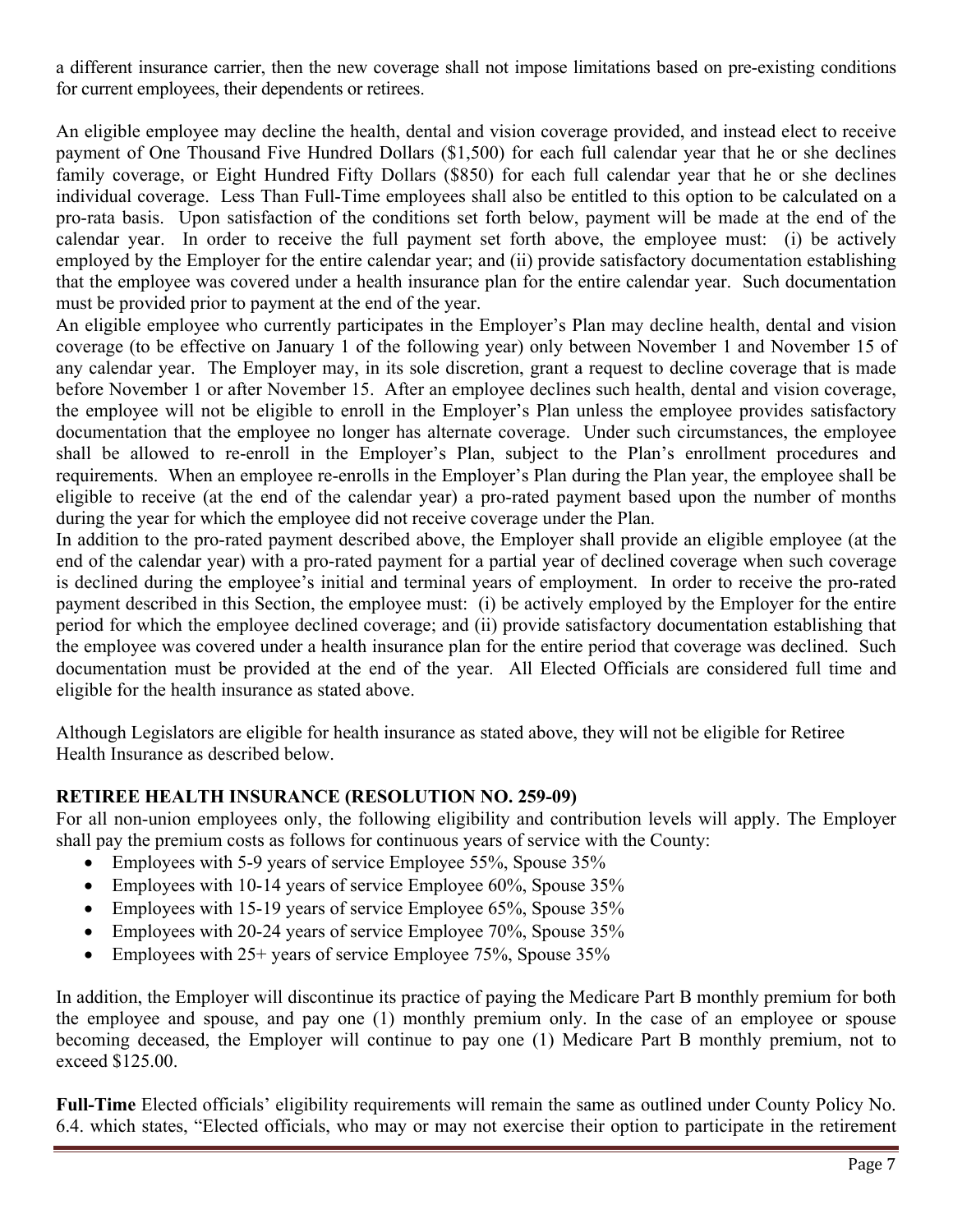system shall be required to have ten years of service with Schuyler County and to have attained age 55 to qualify for retiree health insurance benefits."

### **PAID HOLIDAYS**

The following days shall be designated paid holidays:

| New Year's Day             | Columbus Day    |
|----------------------------|-----------------|
| Martin Luther King Day     | President's Day |
| Veterans' Day              | Good Friday     |
| Thanksgiving Day           | Memorial Day    |
| Day After Thanksgiving Day | Fourth of July  |
| Christmas Day              | Labor Day       |
| Floating Holiday*          |                 |

### **\*Floating Holiday is to be used as an entire day off, not in segments.**

### **LEAVE OF ABSENCE**

A request for a leave of absence shall be made in writing to the employee's department head, and to the County Administrator, at least thirty (30) days prior to the effective date thereof, except in the case of medical emergency or change/transfer in job position. In the case of an employee seeking a leave of absence due to change or transfer in job position, only two (2) weeks' notice is required. The request must contain the reason for the leave. Said leave of absence request may be granted without pay for a period of up to four months to one year. Upon written application by any employee on leave of absence, the Department Head may, in his discretion, renew such leave for a further period of time. An employee granted a leave will be allowed to use his accrued vacation and EEDT time during any non-disability period of leave.

The Employer and the Employee agree to abide by the provisions and regulations of the Federal Family and Medical Leave Act (FMLA), however the Employer shall permit employees to utilize accrued, paid time off before any non-paid time off shall be granted. If leave time is requested that may not fall under the definition of FMLA, the Employer may require other leaves to be utilized first before the onset of unpaid leave.

Adoption Leave: Where the employer is satisfied that the Agency involved properly requires it, an employee who is adopting a child five (5) years of age or younger will be granted a leave of absence for a period not to exceed six (6) months.

### **SECTION IV**

Upon successful completion of one year of employment, all management employees listed in SECTION V shall be compensated up to half the cost for renewal of a professional license or certification required for employment, and necessary to perform the duties of the position. Such employee shall submit a receipt, to be verified by the Personnel Officer, and the Employer shall reimburse the employee within thirty (30) days of submission of verification.

Effective January 1, 2020, upon successful completion of six months of service thereafter, a Psychiatric Prescribers (MD, NP or PA) who has incurred student loan debt in obtaining licensure to afore listed positions, will become eligible for a tuition reimbursement plan wherein the Prescriber will receive a maximum of \$12,000 per year, payable in 6-month installments (up to \$6,000 each payment). Each payment will be paid upon completion of 6 months of continuous employment and upon submission of appropriate documentation detailing loan bland and proof of good standing lender. Said documentation is to be verified and approved by the Personnel Officer prior to processing any payment. The Employer shall reimburse the employee within thirty (30) days of submission of verification. Eligibility for payment will continue for the earlier of 10 years or such time the loan balance is paid off. Failure to maintain the student loan in good standing will result in termination of this plan. The County reserves the right to recoup tuition reimbursement paid in error or in those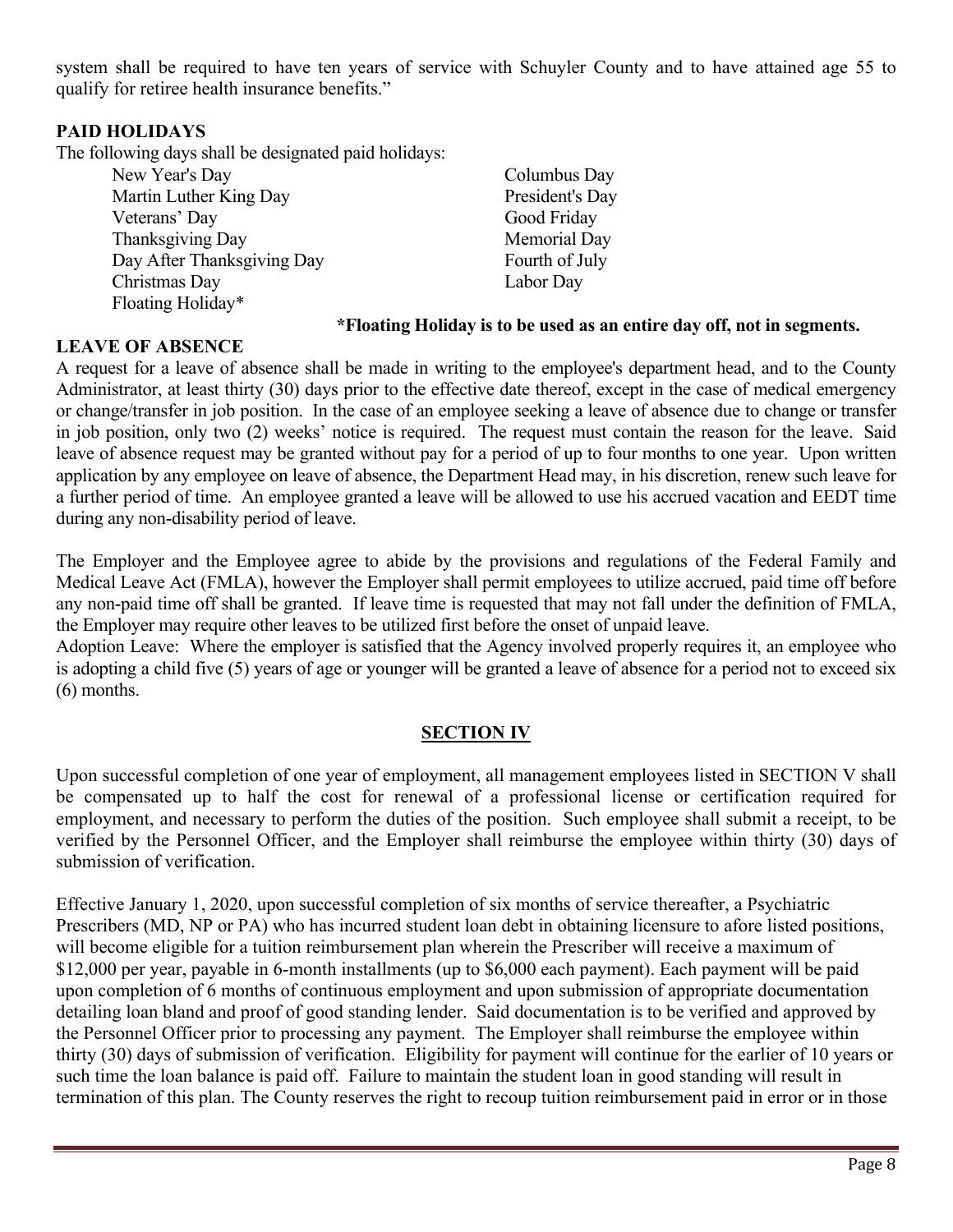cases in which the employee did not apply the reimbursement received against student load indebtedness or in which the student loan indebtedness was forgiven or paid off by a third party.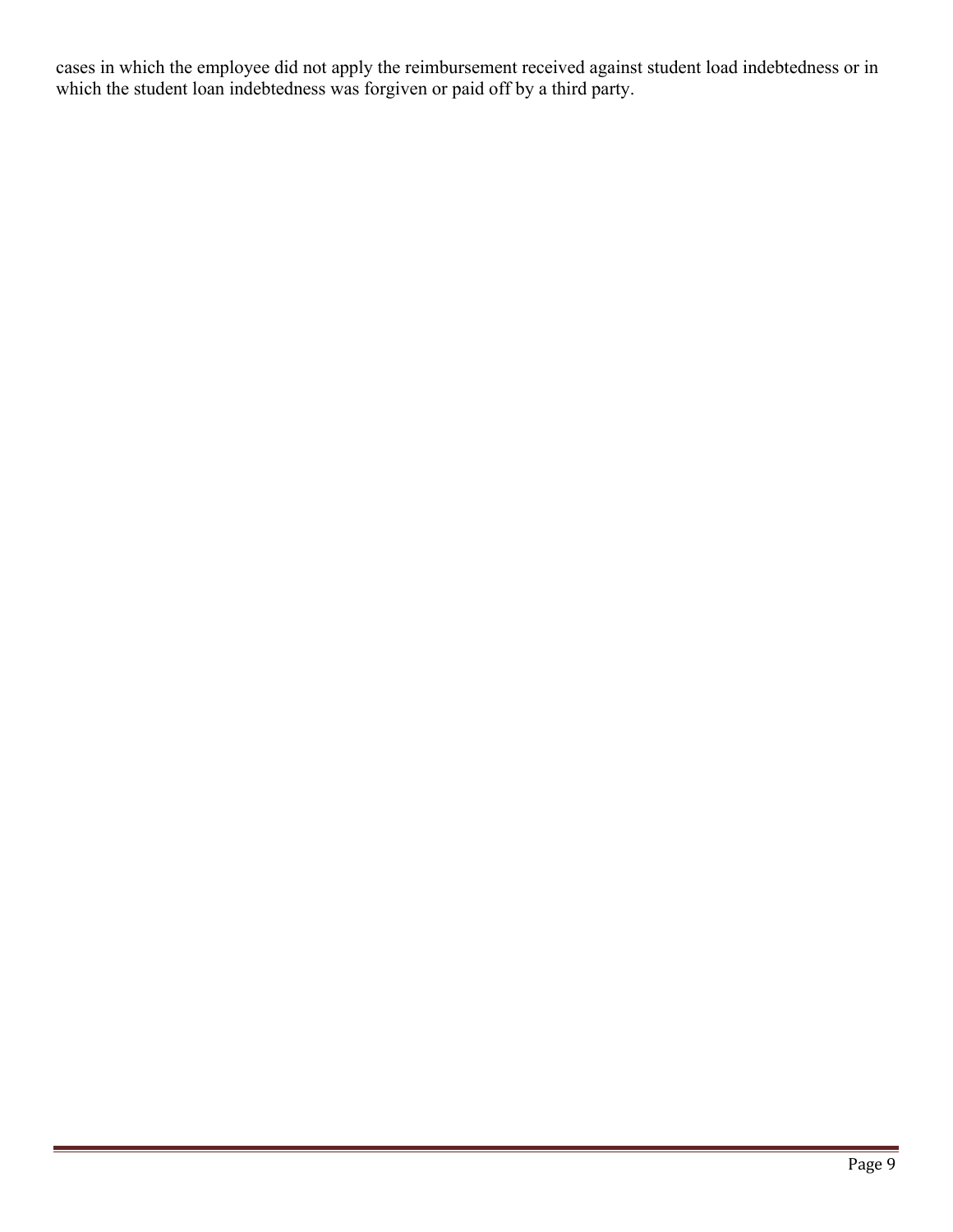### **TITLES COVERED IN THIS HANDBOOK DEPARTMENT HEADS**

Building Maintenance Supervisor Clerk of the Legislature Commissioner of Social Services County Administrator County Attorney Director of Community Services Director of Office for the Aging Director of Veterans Service Agency Director of Weights and Measurers A Elections Commissioners Emergency Management Coordinator Highway Superintendent Information Technology Director Personnel Officer Planning Director Probation Director I Public Defender Public Health Director Purchasing Director Real Property Tax Director

#### **DEPUTIES/SUPERVISORS**

Assistant County Attorney Assistant Deputy County Clerk Assistant District Attorney Assistant Public Defender Chief Assistant District Attorney Coordinator of Fiscal Operations and Computer Services Deputy Building Maintenance Supervisor Deputy Clerk of the Legislature Deputy Commissioner of Social Services Deputy County Administrator Deputy County Clerk Deputy County Treasurer Deputy Director of Community Services Deputy Election Commissioners Deputy Emergency Management Coordinator Deputy Highway Superintendent Deputy Public Health Director Deputy Real Property Tax Director Undersheriff Watershed Inspector

### **CONFIDENTIAL/SUPPORT STAFF**

Confidential Secretary to the County Administrator Confidential Secretary to the County Attorney